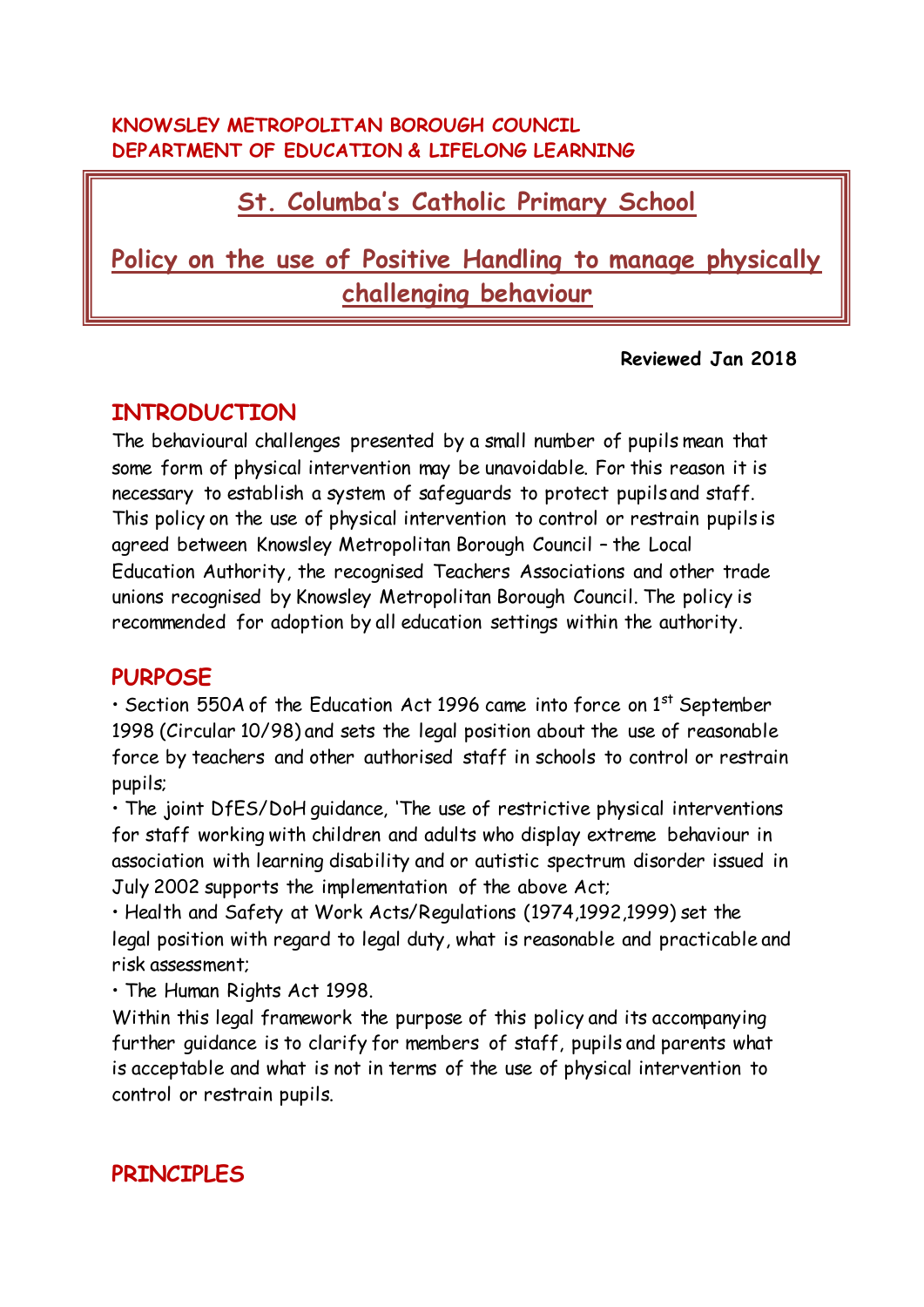Knowsley LEA's policy on the use of physical intervention is based on the following key principles:

• The right of all pupils, members of staff, volunteers and visitors of the school to be protected from harm, violence and assault and acts of verbal abuse; • That physical intervention will only be used as a last resort when all other behavioural management strategies have failed or when pupils or staff are at risk, in approximately 95% of cases the use of de-escalation strategies will be sufficient and physical intervention will only be necessary in approximately 5% of incidents;

• That physical intervention will be kept to a minimum to achieve the desired results and any response will be graded and gradual moving from least intrusive to more restrictive dependent on the circumstances;

• There is recognition that guidance, information and adequate training for staff are essential;

• That meaningful contact with parents is essential;

• The intention that this policy should not stand alone but should complement and reinforce the principles and practice contained within both the school's and the local authority's behaviour and discipline policies.

## **AUTHORISED STAFF**

All teaching staff at the school are authorised within the context of this policy and the legal position above, to use physical intervention to control or restrain pupils. In addition some members of the non-teaching staff who have lawful control or charge of pupils at the school may also be authorised by the head teacher to use physical intervention to restrain pupils. The decision as to which members of staff to authorise should be at the discretion of the head teacher but all authorised persons should have undergone the necessary training and appropriate refresher courses.

Staff should only use physical intervention to restrain pupils after they have received appropriate training. Knowsley LEA has a team of instructors trained to deliver the 'Team-Teach Approach to Positive Handling', (see appendix A). Any training providers should be on the register of trainers approved by BILD (the British Institute of Learning Disabilities) and should include regular reaccreditation as part of their training package.

The head teacher should keep an up-to-date list of authorised staff and all staff should know who is authorised. The head teacher should ensure that once staff are trained they are regularly re-accredited.

**'Reasonable force'**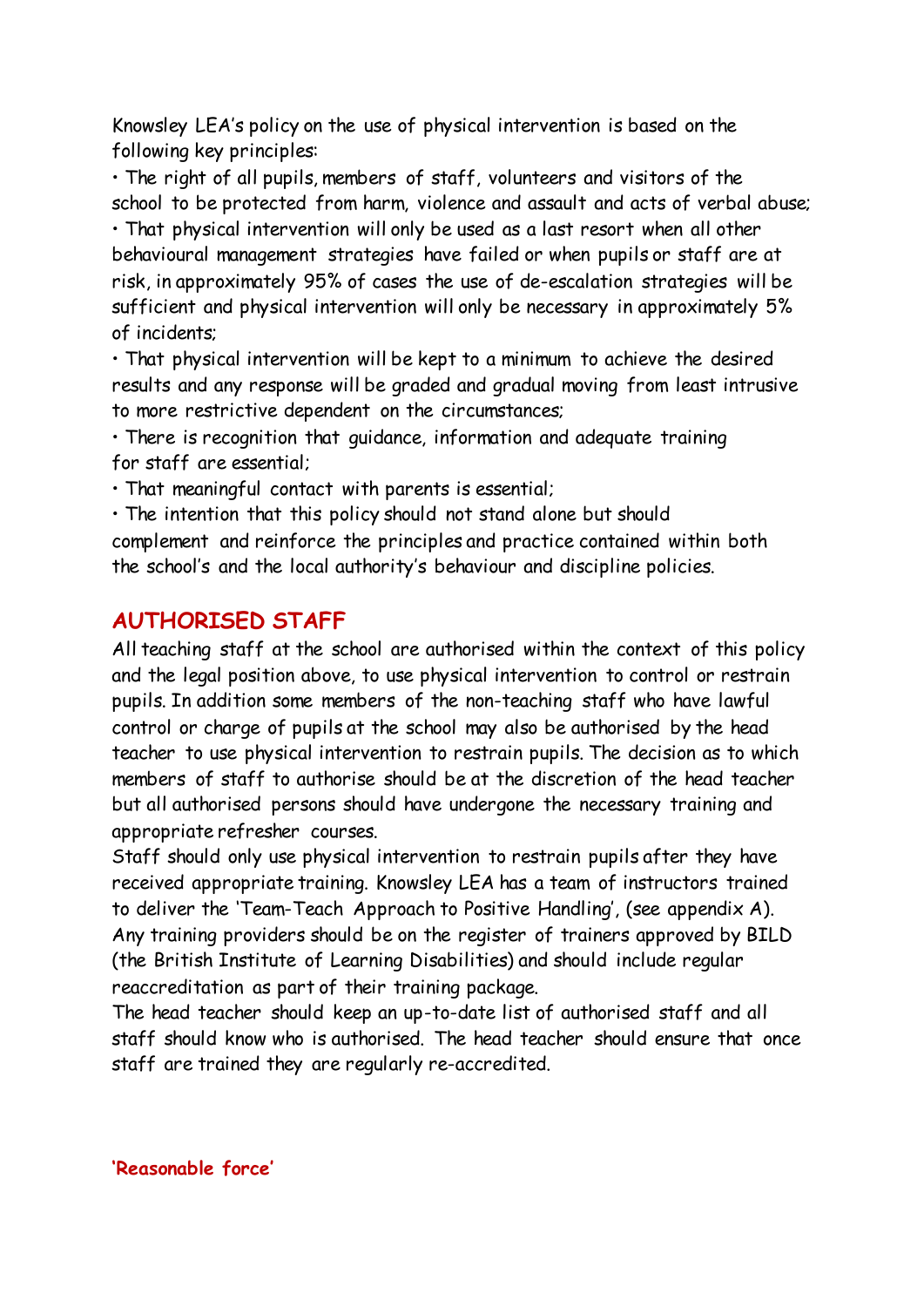In the absence of any legal definition of reasonable force four considerations will be applied in determining that the use of force is reasonable:

• The circumstances of the particular incident warrant it;

• The degree of force employed is in proportion to the circumstances of the incident and the seriousness of the behaviour or the consequences it is intended to prevent;

• The amount of force used is the minimum required to achieve the desired result;

• The degree of force used is appropriate for the age understanding and sex of the pupil upon which the force is employed.

#### **Situations in which the use of physical intervention may be appropriate Definitions**

• Restrictive physical intervention involves the use of force to restrict movement, restrict mobility or disengage from dangerous or harmful physical contact.

• Planned intervention occurs when staff employ prearranged strategies and methods, which are based upon a risk assessment, and behaviour management plans.

• Emergency or unplanned use of force occurs in response to unforeseen events and should serve as a trigger to implement a behaviour management plan for the individual involved.

#### **Authorised members of staff may use such force as is reasonable to prevent a pupil from doing or continuing to do any of the following:**

• Committing a criminal offence (including behaving in a way that would be a criminal offence if the child were not under the age of criminal responsibility);

• Injuring themselves or others (including members of staff);

• Causing damage to property (including the pupil's own property);

• Engaging in any behaviour prejudicial to maintaining good order and discipline at the school or among any of its pupils, whether that behaviour occurs in a classroom during a teaching session or elsewhere on any authorised out of school activity. Where possible any physical intervention should be planned for in advance in order to reduce the levels of stress for both pupils and staff and in order to make any necessary risk assessments. Physical intervention can take several forms. It might involve:

- Physically interposing between pupils;
- Blocking a pupil's path;
- Holding;
- Pushing or pulling;
- Leading a pupil by the hand or arm;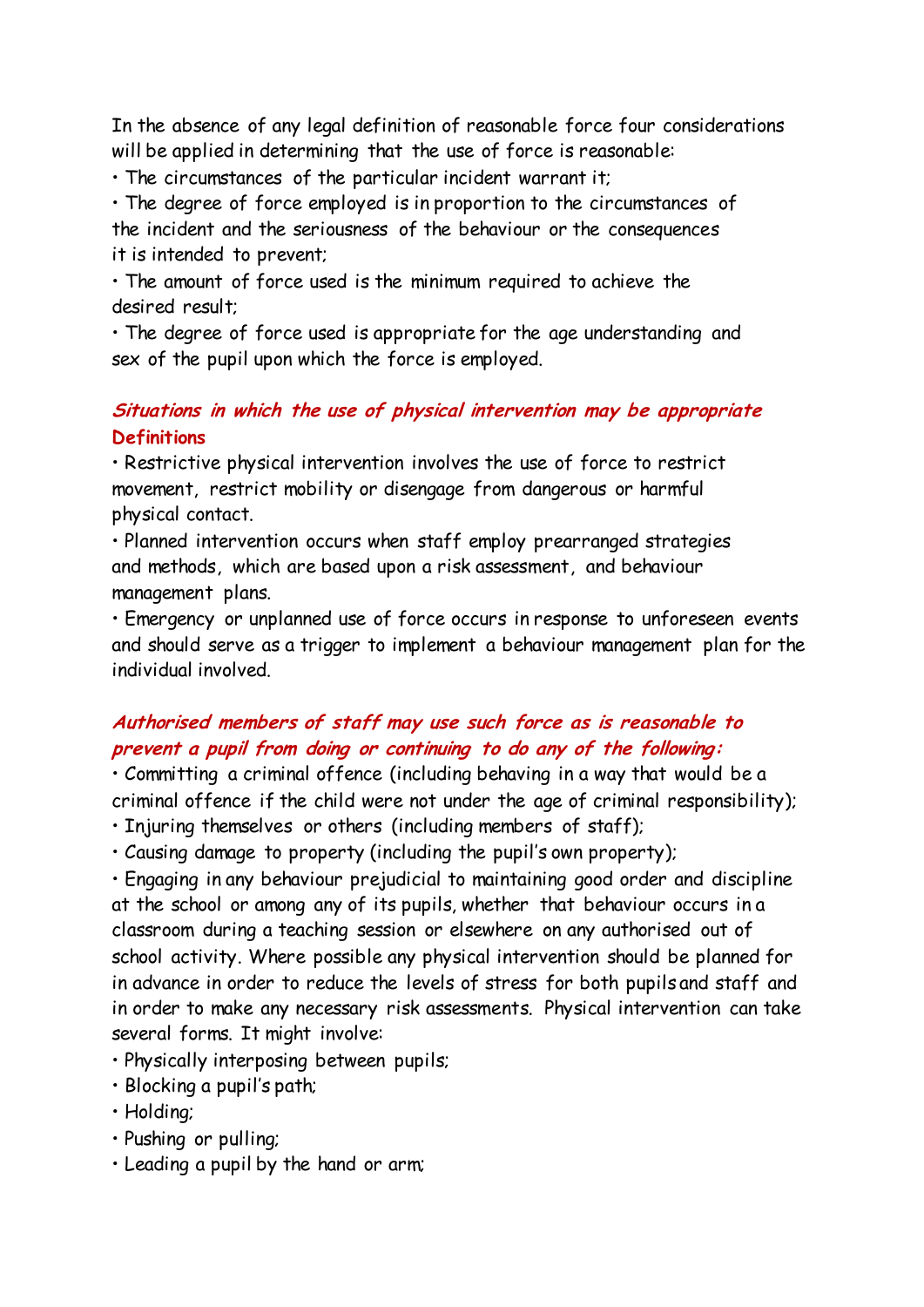- Shepherding a pupil away;
- Using more restrictive holds in extreme circumstances.

#### **Staff should not;**

- Hold a pupil round the neck or in any way that might restrict the airway;
- Slap, punch or kick a pupil;
- Twist or force limbs against a joint;
- Trip a pupil;
- Hold a pupil by the hair or ear;

• Hold a pupil face down on the ground except in extremely serious situations and then only using approved techniques in which staff members have been fully trained.

#### **RISK ASSESSMENTS**

Whenever it is foreseeable that a pupil may require restrictive physical intervention a risk assessment should be carried out. A considered response involves balancing risks. Taking action should be weighed against the risks involved in not taking action. Restrictive physical intervention should only take place when absolutely necessary and after all other behaviour management strategies have been exhausted. Occasionally, for some identified individuals, the least intrusive physical intervention may be a necessary behaviour management strategy. The use of such an intervention will be fully documented and employ only the minimum amount of force required. Schools must be aware of the medical issues around all individuals involved in physical intervention. It would be appropriate for parents to be consulted in the risk assessment process.

#### **RECORDING INCIDENTS**

As soon as is reasonably practicable following an incident in which force has been used the member of staff should inform the head teacher or other designated senior member of staff and must follow this up with a written report of the incident (see attached form). All staff involved in any incident should produce a written report. Not only is this important for monitoring the nature and frequency of interventions and the pupils and staff involved but it is crucial in case there are any complaints. Separate record of the incident must be kept in a bound logbook and cross referenced to the report form. As incidents can be stressful all members of staff should be given the opportunity to discuss the incident with another member of staff. Any injuries resulting from the use of physical intervention should be recorded using the appropriate forms. On the very rare occasions when it may be necessary to hold a pupil on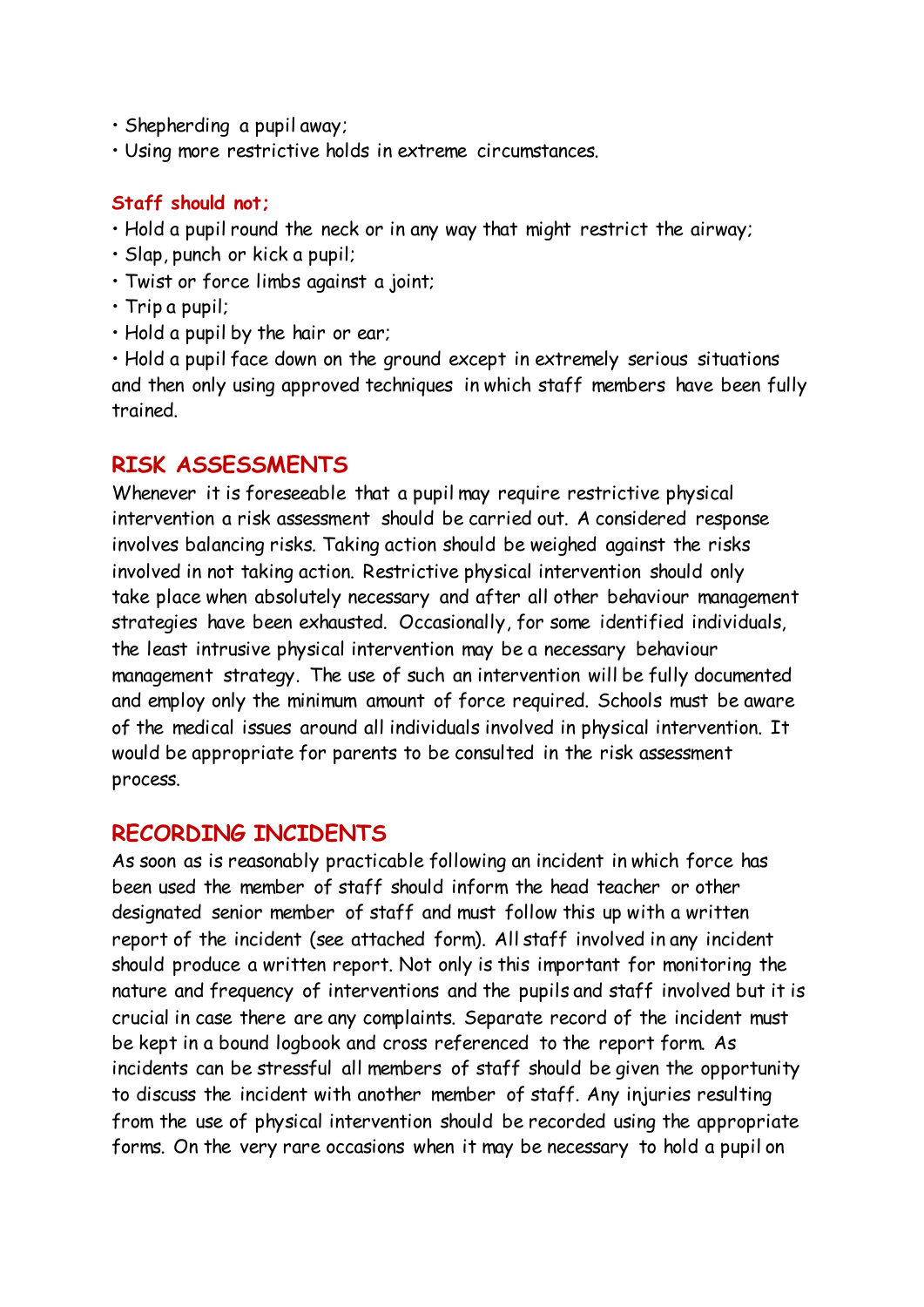the ground a copy of the completed incident form should be forwarded to the LEA's Health and Safety Office as soon as possible.

#### **MONITORING**

Schools should appoint an appropriate member of staff to monitor and evaluate incidents of physical intervention. Not only will this give an overview of the current situation within the school but it will also enhance planning for possible future incidents. All incidents involving holds on the ground must be reported to the LEA's Health and Safety Officer as soon as possible.

For those schools that have been trained in Team Teach techniques routine monitoring of incident forms is part of the follow up process. Other schools will be required to forward incident forms for random sampling at designated times.

### **PARENTAL AND PUPIL INVOLVEMENT**

A summary statement of the school's policy on the use of physical intervention to restrain pupils will be included with information the school gives to parents about the school's policy on discipline and standards of behaviour. If physical intervention becomes a necessary part of a child's behaviour management there should be discussion with the parents or guardians and the handling techniques used should form part of the individual's behaviour management plan. Within the framework of the school's policy on discipline and standards of behaviour the school will also consider appropriate ways of raising awareness of the key principles and issues within this policy with pupils.

The head teacher or senior member of staff will inform parents/guardians of a pupil involved in an incident in which physical intervention has been used to restrain or control pupils. The parent/guardians will also be requested or given the opportunity to discuss the incident and issues relating to it further. Any incident involving the use of force will also be followed up with the pupil involved in line with the standard practices of the school.

### **COMPLAINTS**

All allegations and complaints by pupils and or parents of the inappropriate use of physical interventions will be investigated openly and thoroughly in accordance with the school's complaints procedures. The Lead Child Protection Officer should be informed of any such allegations.